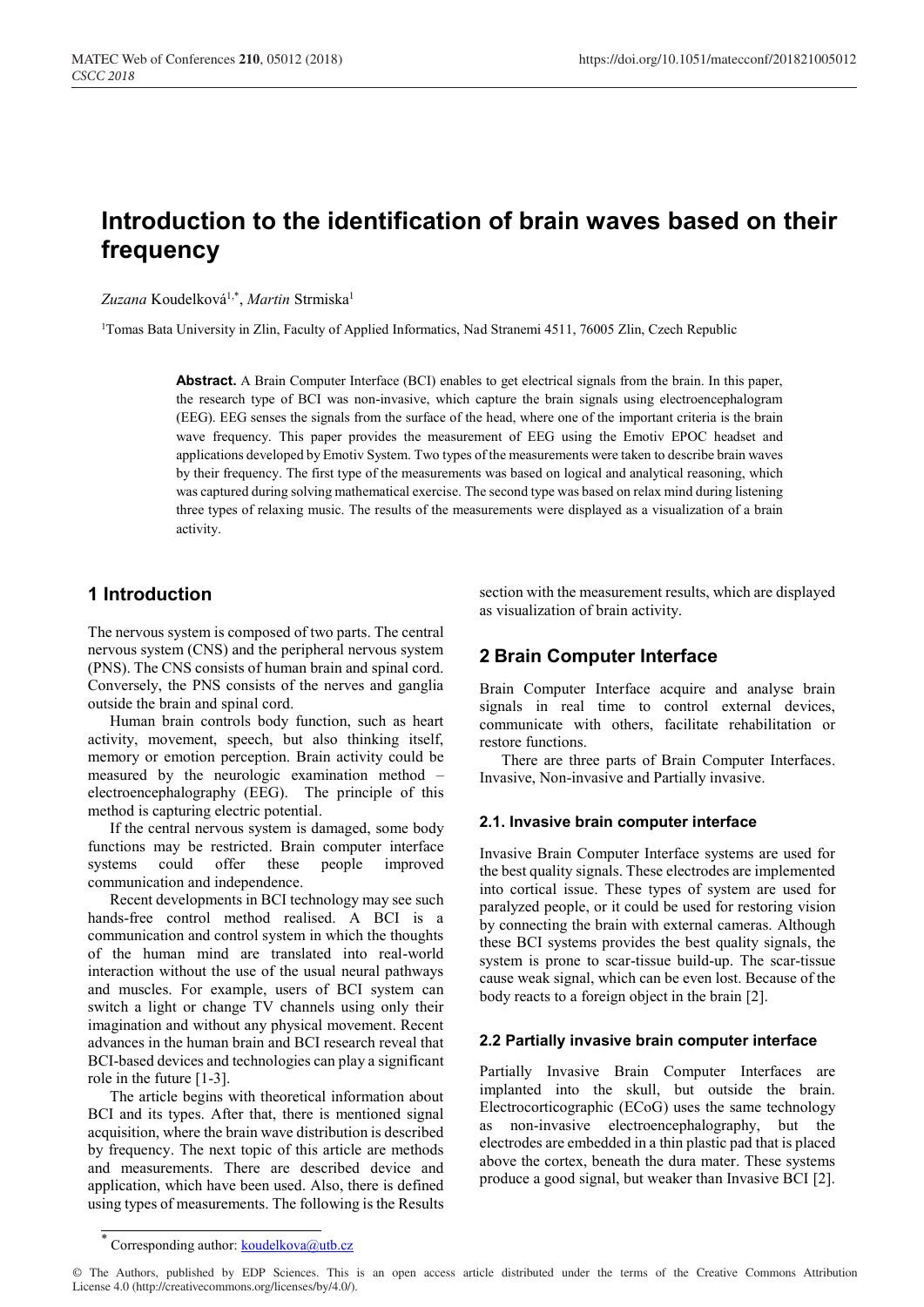### **2.3 Non-Invasive brain computer interface**

Non-Invasive Brain Computer Interfaces means electrodes are emplaced on the surface of the skull to record changes in EEG state. The signal, which is producing has the weakest values in spite of this, the noninvasive BCI are the safest and easiest way to record EEG [2]. The schema of brain computer interface system is shown in Figure 1.



Fig. 1. Basic flow diagram of BCI system.

### **3 Signal Acquisition**

EEG is the most prevalent method of signal acquisition for Brain Computer Interfaces. Many EEG systems are using International 10/20 system. This is an electrode placement strategy, which ensures ample coverage over all parts of head [4].

Brain signals are acquired by electrodes on the surface of the head. Then these signals are digitized and processed to clean and denoise data to enhance the relevant information embedded in the signals. After that, step called the feature extraction is used. It means that the brain patterns used in BCIs are characterized by certain features. Describing the signals by a few relevant values is called feature extraction. Next step is translation. This step assigns a class to a set of features extracted from the signals. This class corresponds to the type of mental states identified. Finally, the translation into a command, which means a command is associated to acquired mental state in order to control application.

The most important criteria of evaluation EEG are frequency. This is a criterion for assessing abnormalities in clinical EEG and for understanding functional behaviours in cognitive research [5].

In Table 1 there can be seen five major brain waves distinguished by their different frequency ranges (Figure 2).

**Table 1.** Brain wave distribution by frequency of band wave.

| Name of the    | <b>Frequency of band wave</b> |
|----------------|-------------------------------|
| frequency      | (Hz)                          |
| alpha $\alpha$ | $8 - 13$                      |

| beta $\beta$   | $13 - 30$ |
|----------------|-----------|
| delta $\delta$ | $0.5 - 4$ |
| gamma γ        | $>30$     |
| theta $\theta$ | $4 - 8$   |

Each brain wave has different frequency, amplitude (Figure 2) and meaning. Alpha  $\alpha$  waves connect the gap between our conscious thinking and subconscious mind. It helps us to calm down or it promotes a feeling of relaxation. Beta β waves are active in a waking state. This frequency is visible in logical-analytical reasoning. In their activity, we focus on a problem solving. Delta δ waves occur during meditation in a state of deep sleep or coma. Abnormal delta activity may occur with the person, has learning disabilities or have difficulties maintaining conscious awareness (such as in cases of brain injuries). Gamma γ waves are important for learning, memory and information processing. Theta θ waves are involved in sleep or daydreaming. This brain wave can indicate intuition or automatic tasks [6].



**Fig. 2.** Five major brain waves distinguished by their different frequency ranges [5].

#### **4 Methods and Measurements**

The problem of using BCI in the academic field is a high price. Best option for academic purposes is using the Emotiv EPOC device (Figure 3), which is designed and manufactured by Emotiv System. The device comprises a wireless helmet that enables the reading of feelings, emotions, and intentions of the user. The cost of this device is 799\$ for a Research Development Kit.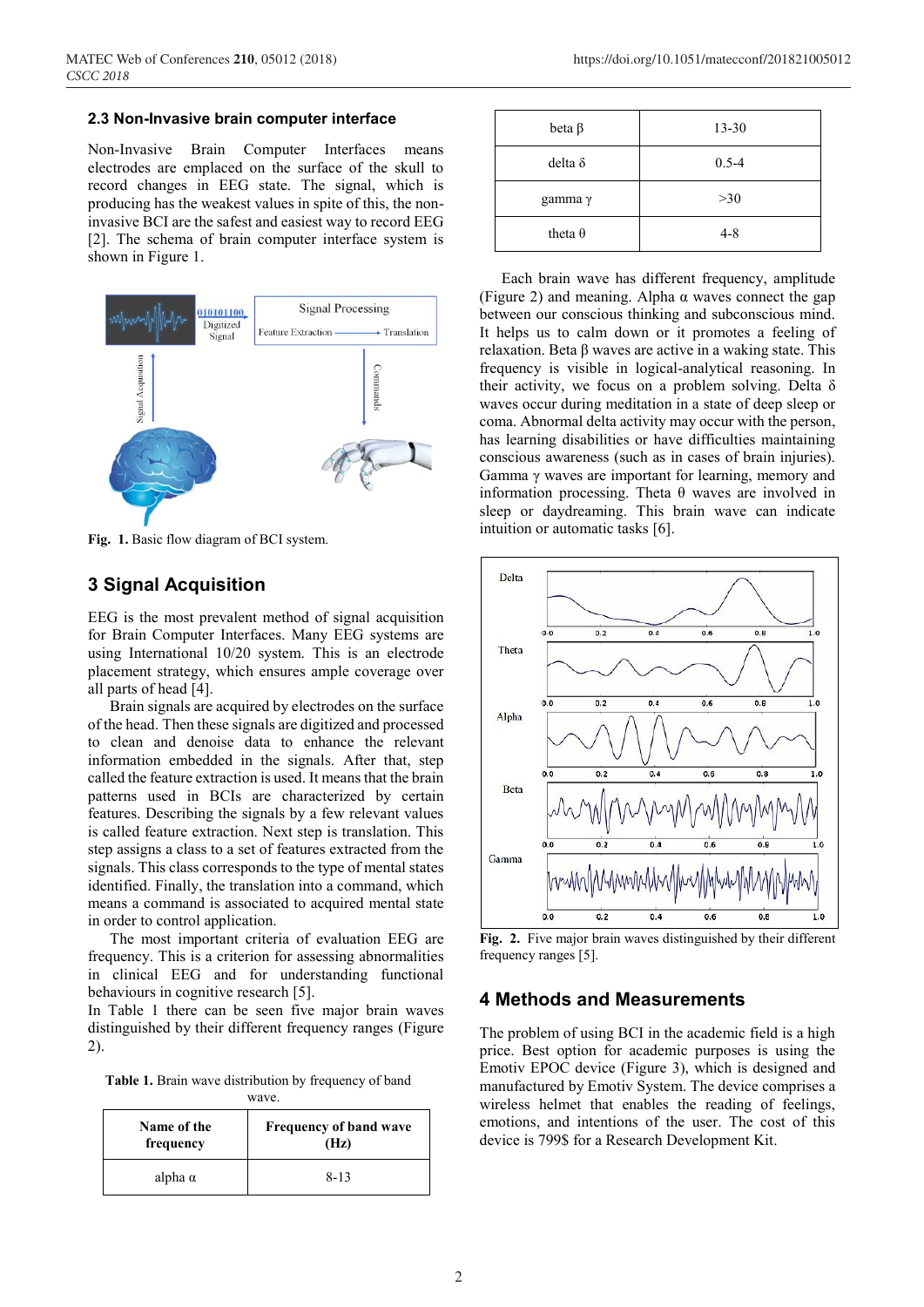

**Fig. 3.** Wireless helmet Emotiv EPOC.

The Emotiv EPOC device is based on International 10/20 system. This headset consists of the 16 sensors on the scalp. Two of these sensors are references. The set-up of this device is fast, but there is a problem with connection of the sensors.

Measurement takes place in application Emotiv Brain Activity Map v3.3.3 (Figure 4), which is developed by Emotiv Systems. The cost of this application is 9.95\$. The application measure and display real-time data of four types of brain waves. Alpha, Beta, Theta and Delta. Each of these frequencies allows adjustable gain to see detailed information and relative strengths between different brain regions. Adjustable buffer size allows to see instant responses or average activity over longer periods.



**Fig. 4.** Application Emotiv Brain Activity Map v3.3.3 developed by Emotiv Systems.

In this paper, there were used two types of measurement. The first type of measurement where analysis brain activity, which is produced by logical and analytical reasoning. The measurement was performed during solving mathematical exercise.

The following type of measurement was based on relaxed mind. Measurements were taken in a quiet room with a relaxing music. Three types of relaxation music were used in this paper.

# **5 Results**

Results are taken as a visualization of brain activity. The colour of the weakest signal is blue. As the strength of signal increases, the colour changes to red. This is shown in Figure 5.

**Fig. 5.** Spectrum of signal colours from the weakest to the strongest.

#### **5.1. The measurement based on logical and analytical reasoning**

In the first measurement, the person used for the measurement, was given a mathematical exercise with the command to solve it.

At the beginning of the measurement it was detected that the main roles play beta and theta waves. It was proved that beta waves occur when solving a problem or they are visible at logical-analytical reasoning. It can be seen in Figure 6.



**Fig. 6.** Brain activity at the beginning of the measurement of the problem solving.

After one minute, the view has changed. Now, there are active only theta waves. It is because the testing person solved the exercise in the past. This was explained that theta waves occurred during the automatic problems solving. This can be seen in Figure 7.



**Fig. 7.** Activation of theta brain waves.

#### **5.2. The measurement based on relaxed mind**

The second measurement was concerned with the relaxing mind. The person used for the experiment was taken a seat with a quiet room with the command to close their eyes and relax. After that, the relaxing music was played. Relaxing music should activate alpha waves. In this